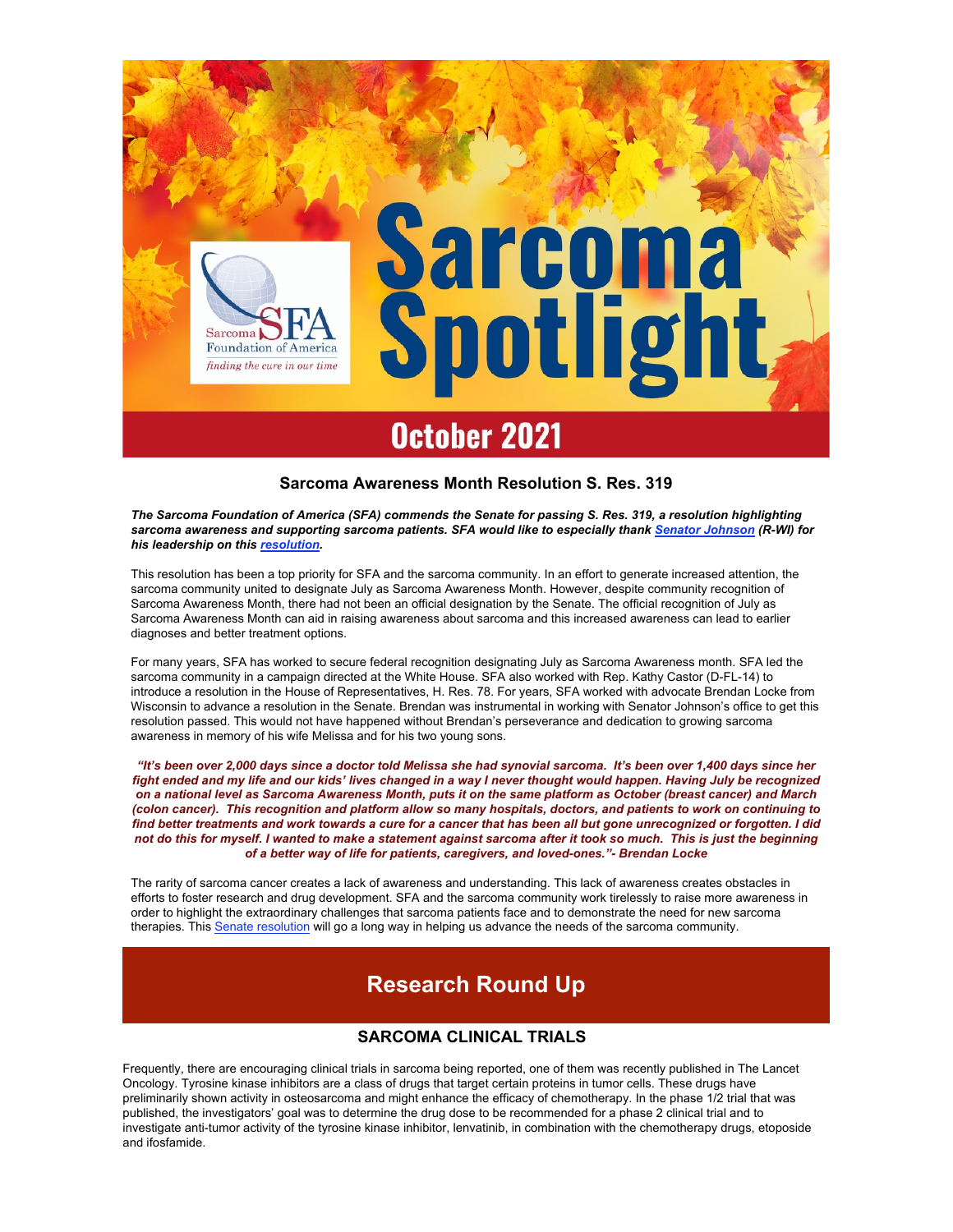The trial took place in 17 hospitals in six countries. Eligible patients were aged 2–25 years, had relapsed or refractory osteosarcoma, and a life expectancy of at least 3 months. A total of 35 patients were treated at the recommended phase 2 dose. Progression-free survival for the combination of lenvatinib with etoposide plus ifosfamide showed promising progression-free survival at 4 months of 51%. This indicates that this combination of drugs may be an advantageous treatment for some patients. These findings are being followed up on in an ongoing randomized phase 2 study (NCT04154189).

More information about sarcoma clinical trials here.

# SFA GRANT FUNDING

SFA awarded \$750,000 in research funds as part of its 2021 grant funding cycle. SFA is honored to support the work of the 15 exceptional researchers that have been selected to receive a 2021 research grant award. We believe their efforts will contribute to increasing scientific understanding of sarcoma and can help lead us to advancements in the treatment of the disease. Our investment in their work is a continuation of SFA's mission to fill the research funding gap and make progress in the pursuit of discovering the cure for sarcoma.

The grants, each worth \$50,000, have been awarded to researchers who have made it their mission to study sarcoma. All proposals are peer reviewed by members of the SFA Medical Advisory Board who award the grants to the most promising research with the aim of curing sarcoma.

Review the 2021 (or previous) grant award here. The 2022 grant funding cycle will open on November 1, 2021.



## 19th Annual Stand Up to Sarcoma Gala was a Success!

On Tuesday, September 28, SFA held the 19th Annual Stand Up to Sarcoma Gala. The event was held virtually and included members of the sarcoma community from across the country. Buddy Valastro, the "Cake Boss", joined as the Emcee and guided us through this very special evening.

Stand Up to Sarcoma is a flagship event for SFA, featuring extraordinary honorees, tributes to sarcoma cancer survivors and advocates, and important advances in science and research. It is a night of celebration and community as we gather attendees from coast to coast, and internationally, to join together in solidarity to support sarcoma patients and survivors.

The event brought much needed sarcoma awareness and brought SFA's community of supporters, patients, caregivers, and families together to honor those who have devoted their work to people diagnosed with sarcoma, and to the survivors and patients who inspire us every day. The event also raised much needed funds to support sarcoma research, education and advocacy.

Each year the event highlights outstanding sarcoma advocates with the Courage Award, celebrates a patient navigator for his or her outstanding contributions to patient care, support and education with the Compassionate Care Award, honors an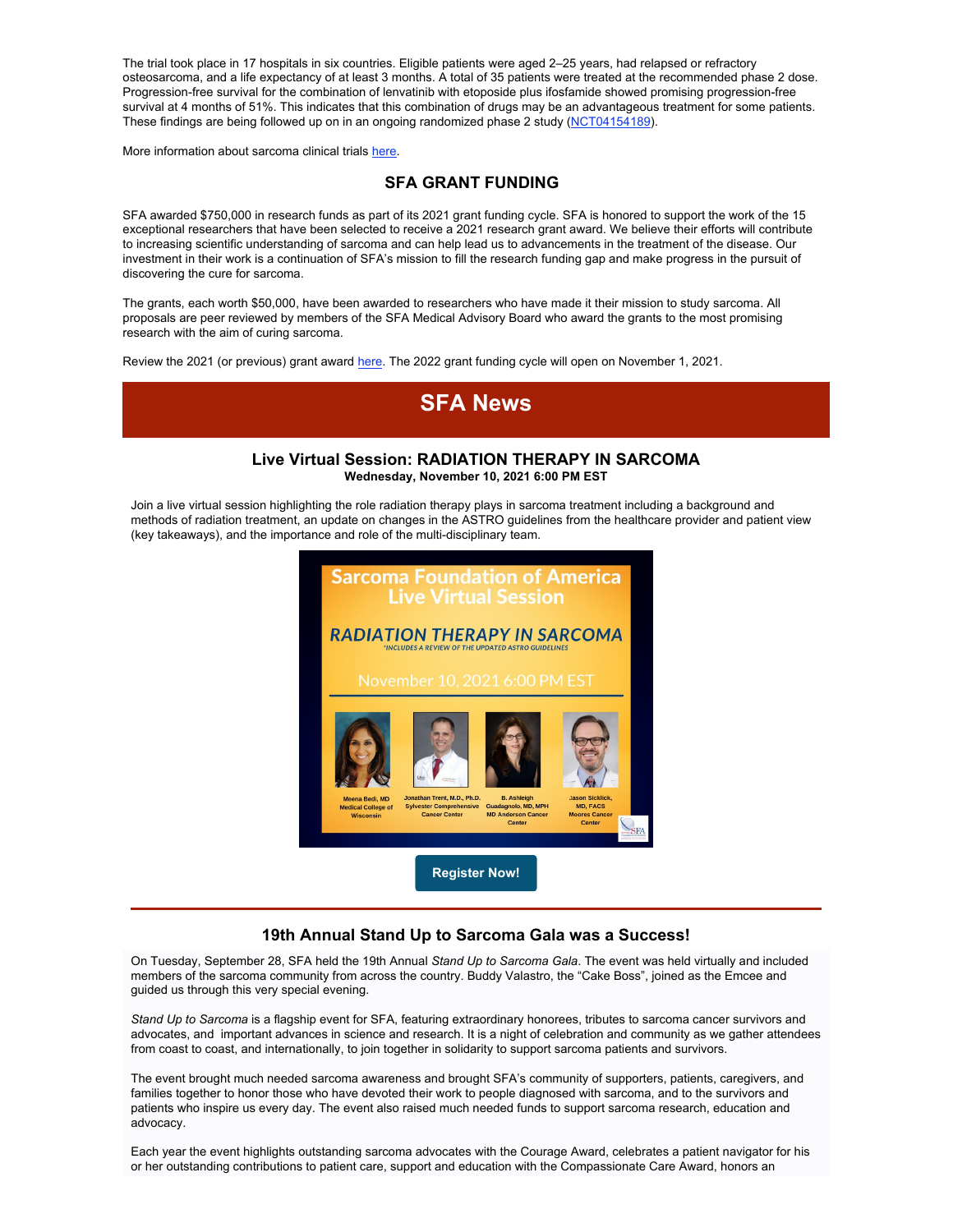investigator who is advancing groundbreaking research with the Nobility in Science Award, and recognizes an organization or person providing hope to patients with the Vision of Hope Award. These international awards are the highest honor SFA bestows.

We are grateful for the 2021 Honorees and all they do to support people affected by sarcoma.

#### Nobility in Science Award

Eugenie Kleinerman, MD MD Anderson Cancer Center

#### Vision of Hope Award Epizyme, Inc.

### Courage Awards

Team Langbein, Race to Cure Sarcoma Chicago Trent Williams, Offensive Tackle for the San Francisco 49ers

#### Compassionate Care Award

Lauren Fleming, LCSW, Oncology Social Worker, The Mount Sinai Hospital

Finally, the evening included amazing entertainment from sarcoma survivor, Evan Ruggiero, and his band Evan and the S'Evan legs.

We are grateful to everyone who joined us for this event and for the event sponsors. Their partnership is very important to the success of this event and to advancing SFA's mission, funding translational research and ultimately saving lives.

Watch the recorded program



# Upcoming Events